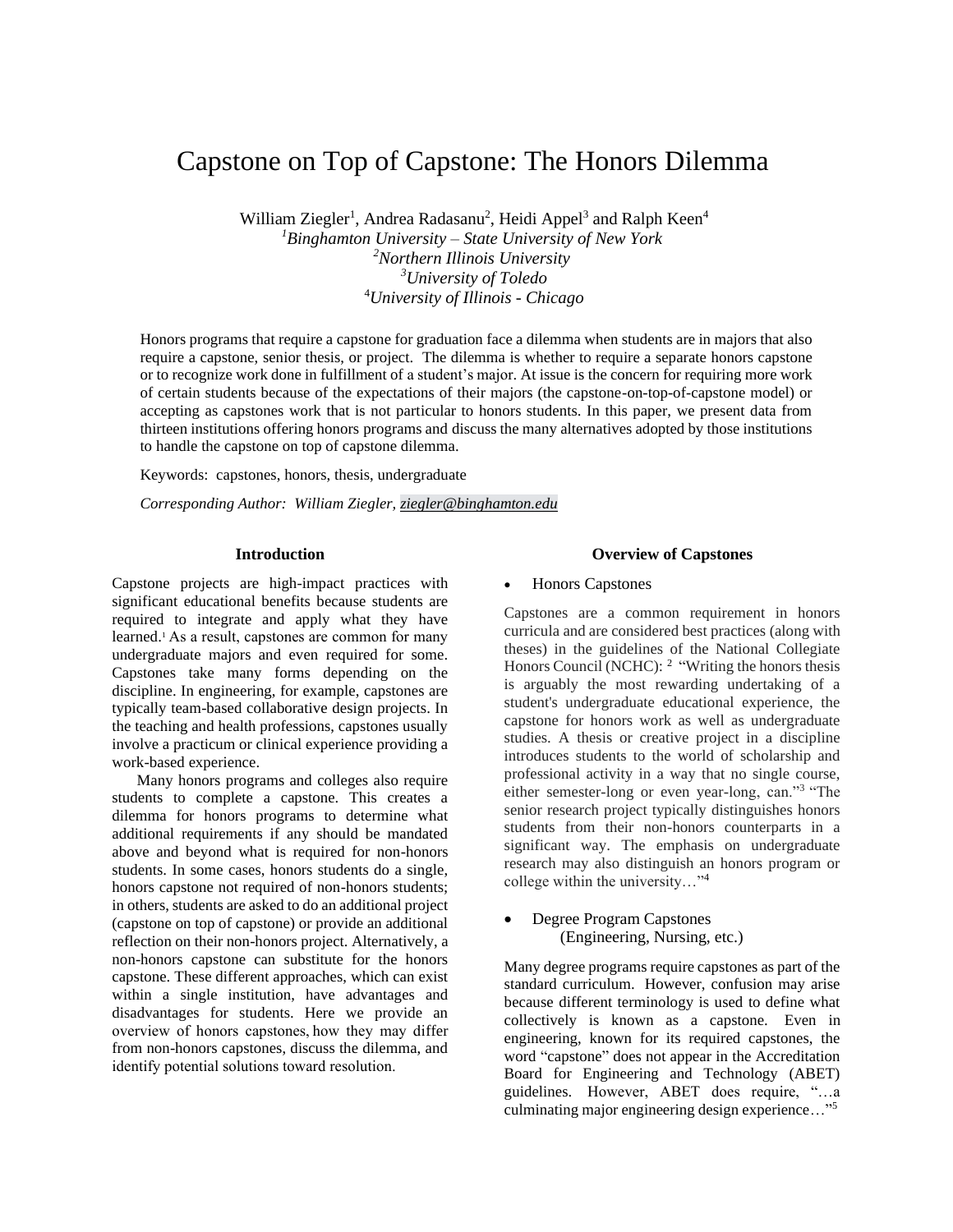Many other degree programs such as Psychology, Nursing, and Management require capstones but rarely call the requirement a capstone. For example, nursing degree programs are most likely to require a senior year clinical experience or practice as a "capstone." 6

## **The Dilemma: Two Capstones**

Honors capstones present a dilemma for students in majors that already require a capstone experience and as a result, honors completion rates are often low. "In almost every college or program we have examined, honors administrators believe that too many of their students decide not to do a thesis and even drop out of the honors college or program as a consequence."<sup>7</sup>

 Historically, the honors capstone emerged from primarily liberal arts and sciences departments, with honors programs and colleges serving a coordinating role. 8 "Most institutions accepted the model of the department-based honors thesis as their standard practice."<sup>9</sup> As historically underrepresented majors and specialties in honors programs become increasingly prominent participants in institution-wide honors efforts, the purpose and the administration of honors capstones require reassessment. Indeed, this truly campus-wide inclusion of disciplines including engineering, nursing, education, and many others can have the welcome effect of making capstone definitions, programs, and goals more interesting especially when students often recoil from the senior thesis model, even in liberal arts and sciences disciplines. The independent yet mentored format of capstone experiences, together with the interdisciplinary mindset of many honors programs, serves all disciplines well.

 In honors education, a thesis can be a rich and capacious concept that embraces many disciplines and a wide variety of approaches. "A thesis may be a 'traditional' research study, but it also may be a collaborative, creative, pre-professional, interdisciplinary project or a combination of these."<sup>10</sup> There are good opportunities to open up the capstone to students in disciplines where advanced undergraduates are expected to spend their time doing internships or job apprenticeships of various kinds. This is especially true for instances in which an "honors capstone is potentially in conflict with a senior requirement that the student be off-campus gaining professional experience while honors is requiring a sustained individual research project with a faculty mentor."<sup>11</sup>

 Herein, we address the dilemma when both an academic major and an honors program both require a capstone experience.

#### **Methods**

Thirteen institutions were surveyed regarding capstone requirements and all responded. Those institutions are members of a subgroup of the Association of Public and Land Grant Universities (APLU) Council on Honors Education, that have a working research collaborative. This group is made up of honors colleges and honors programs representing institutional diversity in a number of ways (size, location, demographics of students, honors college/program, etc.), which provided a suitable cross-section of administrative arrangements to capture through the survey and case studies. Fifteen substantive questions were posed that fell into three categories:

- Administrative responsibility of the honors program and overlap with other academic units for capstone management (does a capstone on top of capstone exist?)
- Components of the capstone experiences
- Learning outcomes in relation to the overall honors experience

 Additionally, three of the surveyed institutions that provide a representative diverse cross-section of honors program capstone requirements were chosen for further investigation as case studies.

## **Results**

As the authors learned from their survey of thirteen honors programs/colleges, none of the thirteen programs had identical requirements and no one size fits all in terms of solutions to multiple capstone requirements. For those degree programs that require capstones, such as engineering, nursing, etc., the honors requirements had a broad range of solutions. In terms of capstone on top of capstone, some honors programs take degree capstones as the only capstone requirement. However, most honors programs do have additional requirements. Most respondents recognized many different approaches to the capstone project and none of them suggested that the honors capstone should be a separate or additional culminating experience required of the academic major.

 Five of the institutions responded that capstones fell into the areas of research and creative projects. Four responses specifically endorsed the entire list of examples that were listed in the question (e.g. research papers, interdisciplinary projects, service learning projects, culminating experiences, reflections, etc.).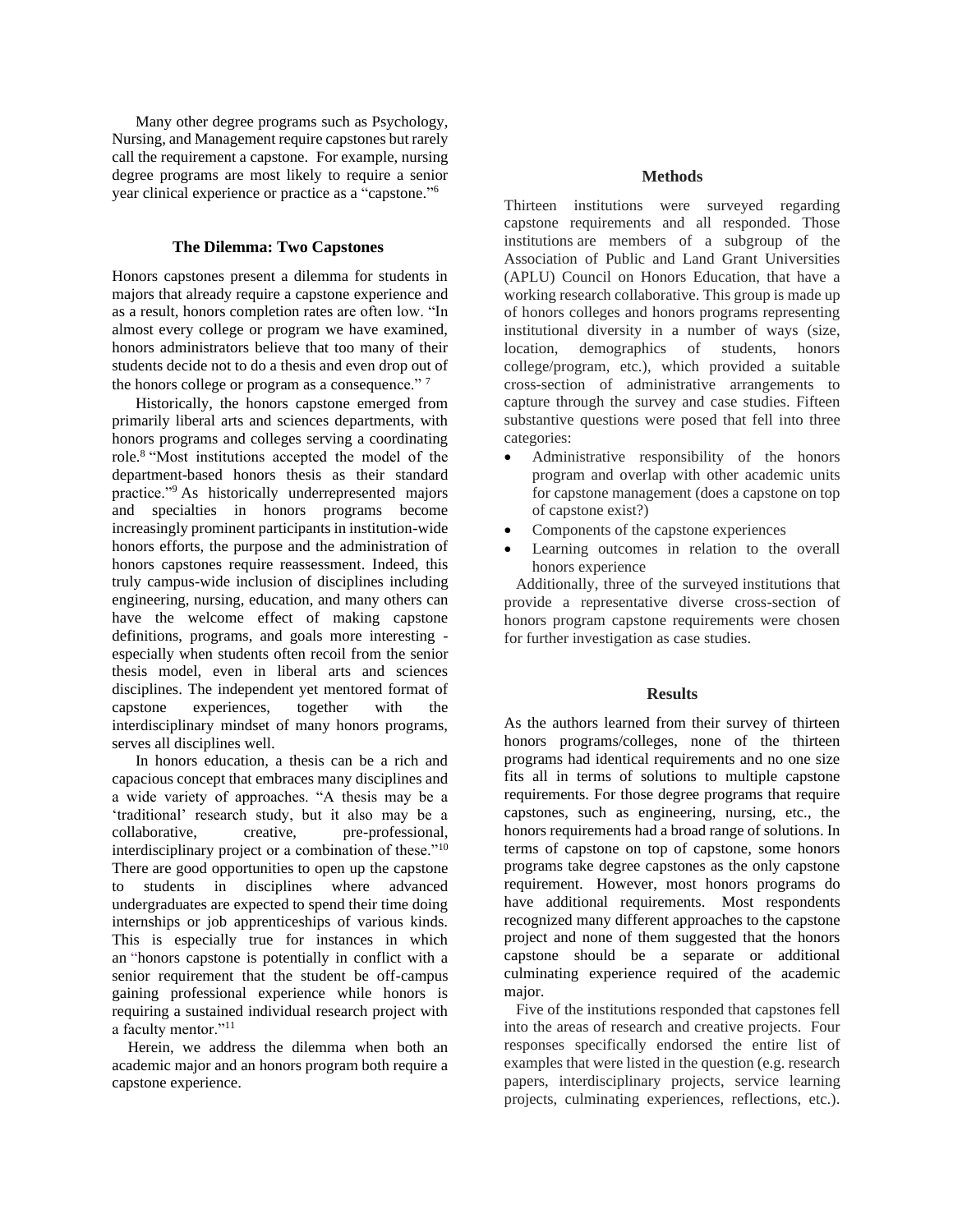Two responses focused on deferral to the goals set by academic departments in which the projects are completed and four responses made spontaneous mention of the special nature of engineering design projects, which count in these programs for honors capstone credit.

 A number of the survey questions attempted to capture the role of the honors programs/colleges in defining and administering the capstone. It is clear from the responses that typically honors programs and colleges collaborate and negotiate with other academic units.

 A sampling of the questions and associated responses follows. These results point to the reality that honors programs often play the role of capstone coordinator, which inherently encompasses a variety of approaches and learning outcomes in addition to recognizing the shared governance with other stakeholders in academic institutions.

## Key Findings:

1. Is your honors college/program responsible for defining the capstone experience? Yes - 6; No - 2; It's complicated -  $5$ Upon further investigation, the two "no" responses appear to fit just as well into the "it's

complicated" category, which tended to mean that the honors program acted in collaboration with individual departments and colleges.

2. Is your honors college/program responsible for administering capstones?

Yes - 2; No - 1; Yes, but in conjunction with other units - 10

3. What kinds of projects count as capstones at your institution?

Research/Creative – 5; Engineering design projects – 4; Departmental Variety - 4

- 4. Does the honors program capstone require students to have faculty mentors? Yes – 11, yes except service projects - 1; no
- $response 1$ 5. Is a capstone presentation required?

Yes – 8; No – 2; academic dept. decision - 2; No response  $-1$ 

6. Team Capstones permitted?

Teams permitted  $-5$ ; Independent  $-4$ ; It depends  $-3$ ; No response - 1

"It Depends" means the determination is contingent on the type of capstone/discipline/department. For example, engineering and nursing were typically teamoriented. Others indicated that students must get

permission or that individual contributions must be clear.

#### **Cases**

The variations of capstones described herein reflect the initial origins of honors experiences within individual departments or colleges and campus-wide efforts to unify them. This is illustrated by three examples of honors capstone dilemmas and how each is being resolved.

 At the University of Illinois Chicago (UIC) Honors College, the capstone requirement for all students takes account of the fact that a senior project is required in certain majors, and that it may in some programs be done as part of a collaboration: the Senior Design Project in Engineering, for example, or a portion of a lab's work in one of the health-science colleges. The UIC Honors College accepts projects completed in fulfillment of major requirements; thus, there is no need for an Honors College capstone in addition to a senior thesis or project for one's major, though they may need to submit additional materials to meet Honors College expectations. As part of the capstone requirement, each student must present their work publicly and be open to questions about it. This ensures that each student is responsible for their share of the work in a joint project, in keeping with the stipulation, as stated in the Honors College "Capstone Student Handbook," that being part of a team project does not reduce the amount of work an Honors College student must exert to successfully complete an independent Capstone Project. 

 Northern Illinois University's University Honors Program (NIU UHP) initially founded its capstone requirements around the traditional idea of a liberal arts and sciences senior thesis.  Recently, however, the scope and practice of capstones have vastly expanded to include disciplines that do not have the same sort of understanding as the liberal arts and sciences regarding the culmination of undergraduate education.  The NIU UHP collaborated with nursing and engineering to find ways for these notoriously rigid academic programs that prioritize experiential learning to prepare their graduates to be career-ready to be part of the NIU UHP. With respect to capstones, two separate situations were encountered. The College of Engineering already had senior design projects; it was determined that these could serve as capstones, and faculty advisors would set even higher expectations for those students who were completing these as part of their honors requirements.  The nursing issue was quite different because it had no required capstone, senior thesis, or project. Working to provide